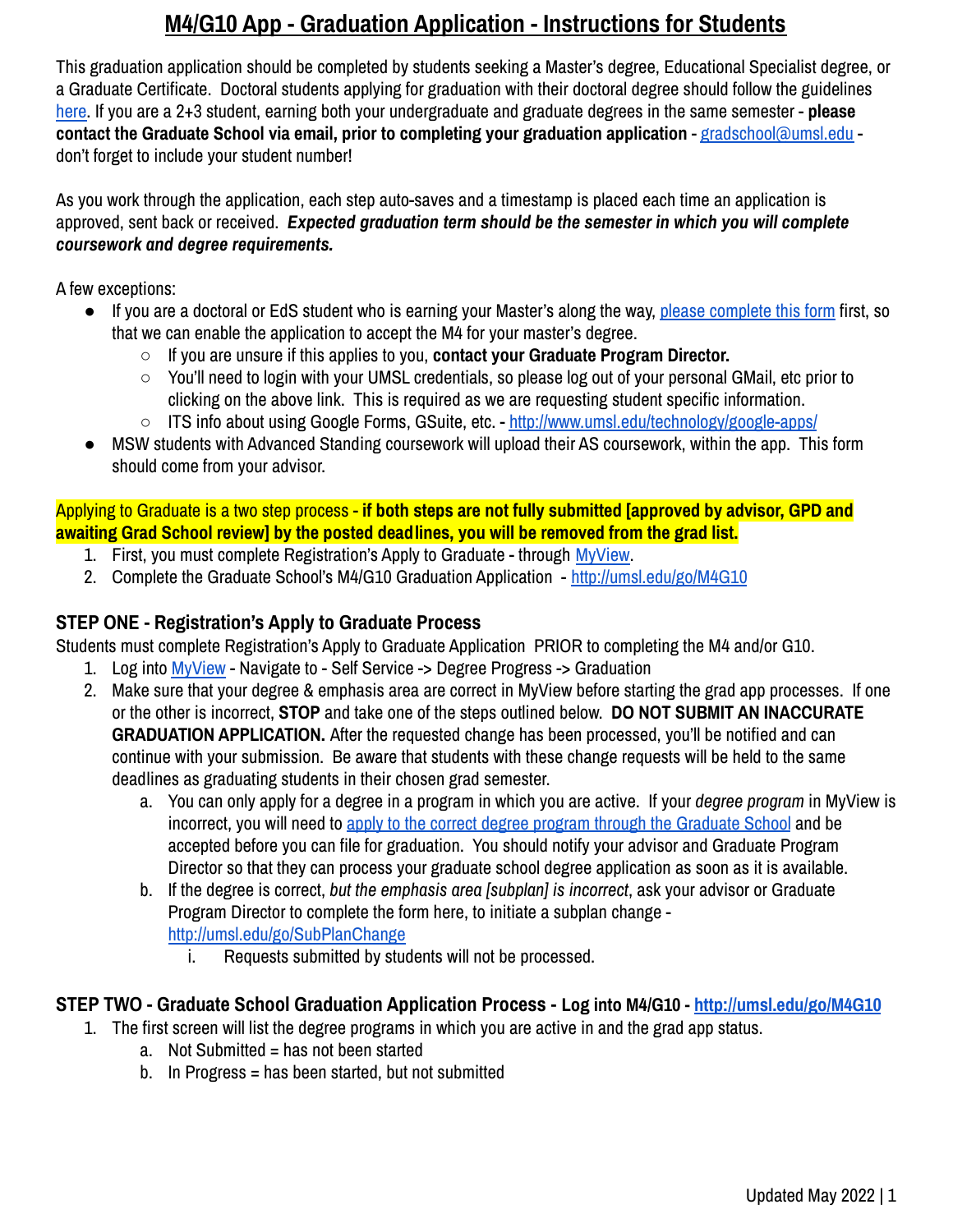2. Choose the degree program from which you wish to graduate. If you are requesting more than one degree or graduate certificate, you will need to complete a separate application for each one.



- a. If any part of your degree program is incorrect, please refer to #2 under Step One, for requesting changes.
- 3. After you have selected the degree program,
	- a. Choose your advisor from the list if your advisor does not appear in the list, contact your GPD.
	- b. Choose your Graduate Program Director [GPD]
	- c. Degree Program, Emphasis Area and Expected Graduation Term are pulled from MyView.
		- i. If your degree program/emphasis is incorrect, refer to #2 under Step One, for requesting changes.

| <b>Program Information</b>                                                                                                                                                                                           |                                      |  |  |  |  |  |  |
|----------------------------------------------------------------------------------------------------------------------------------------------------------------------------------------------------------------------|--------------------------------------|--|--|--|--|--|--|
| Expected graduation term should be the semester in which you will complete coursework and degree requirements. Registration for or participation in commencement<br>is in no way tied to the graduation application. |                                      |  |  |  |  |  |  |
| <b>Academic Unit</b>                                                                                                                                                                                                 | College of Education                 |  |  |  |  |  |  |
| <b>Degree Program</b>                                                                                                                                                                                                | Master of Education - Counseling MED |  |  |  |  |  |  |
| <b>Emphasis Area</b>                                                                                                                                                                                                 | Secondary                            |  |  |  |  |  |  |
| <b>Expected Graduation Term</b>                                                                                                                                                                                      | 2018 Fall Semester                   |  |  |  |  |  |  |
| <b>Advisor</b>                                                                                                                                                                                                       |                                      |  |  |  |  |  |  |
| <b>Program Director</b>                                                                                                                                                                                              |                                      |  |  |  |  |  |  |

### Choosing Coursework

- Continue to scroll down to see the coursework that you have enrolled in throughout your UMSL graduate career.
- If you are an MSW student who has Advanced Standing courses, upload that document before choosing coursework - this option available ONLY TO MSW students.

| <b>Advance Standing</b>  |                              |                        |
|--------------------------|------------------------------|------------------------|
| <b>Advanced Standing</b> | Choose File   No file chosen | View Document <b>X</b> |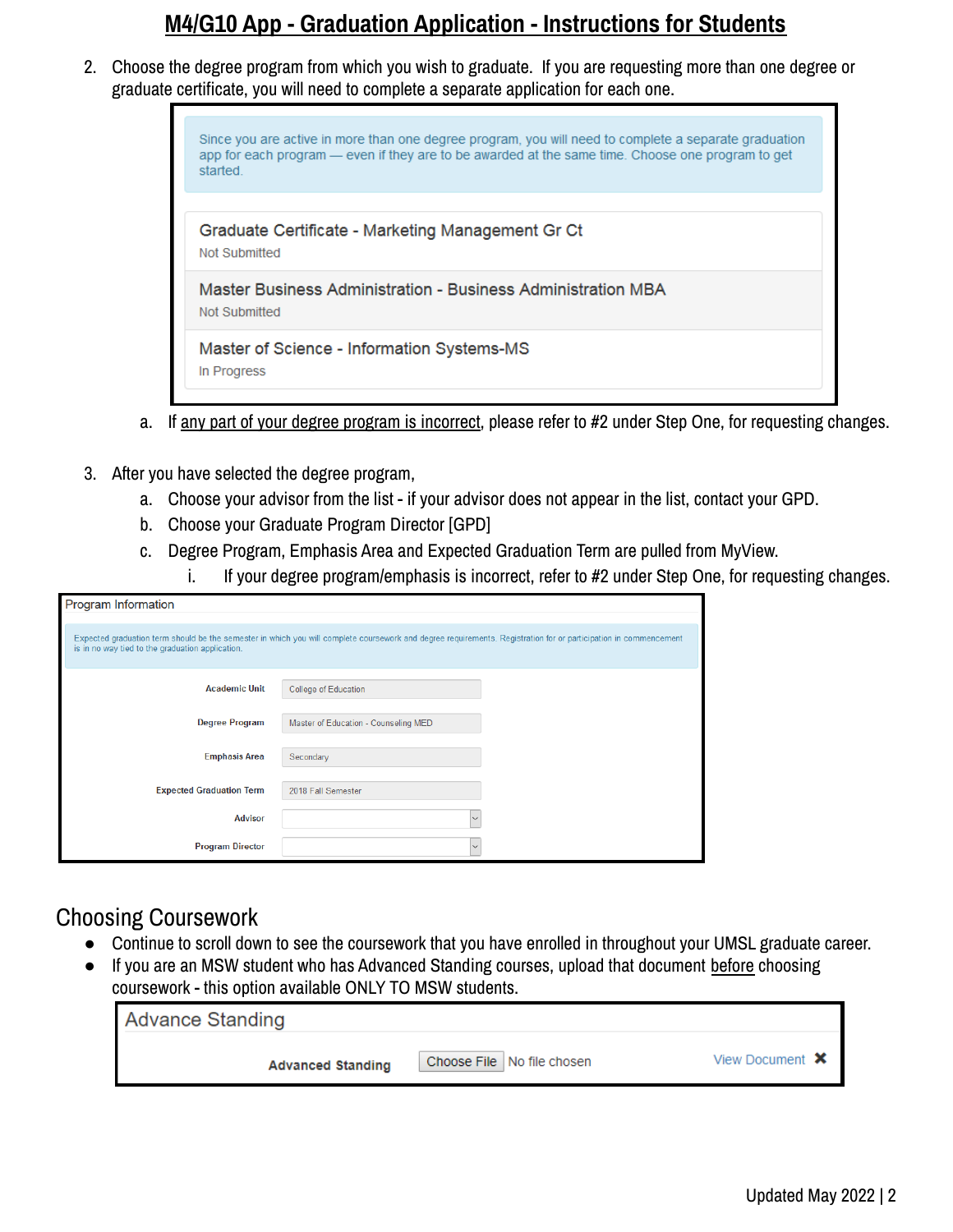Click on the courses that comprise your degree program - selected courses are highlighted blue. A second click will deselect the course. The selected courses should meet the requirements for your degree. Selections auto-save as you go.

| <b>Course List</b>                            |
|-----------------------------------------------|
|                                               |
| <b>INFSYS 5800 - Mgmt Information Systems</b> |
| Term: SS2016 Grade: A- Credit Hours: 3        |
|                                               |
| ACCTNG 4401 - Fin Acctg & Reprting III        |
| Term: FS2016 Grade: B Credit Hours: 3         |
|                                               |

Students who do not click the courses, or enough hours, will receive an error message that indicates that the grad app does not meet the requirements for the program.

Looking for coursework from another University? In order for this to appear, you must have filed a [Transfer](http://www.umsl.edu/gradschool/forms.html#GeneralStudentForms) Credit [G3] form. **After this form is processed, the transfer coursework will appear for selection.** The application auto saves after each step. If necessary, you can log out and return to your application after your G3 is processed. **Do not submit an incomplete application.** Those taking InterUniversity courses in their graduating semester should select the placeholder courses when applying to graduate. The Grad School will update the M4/G10 after final transcripts have been received.

- 1. At the bottom of the screen
	- a. Selected coursework hours are added up [Plan Hours],
	- b. Cumulative [all graduate coursework at UMSL] GPA is calculated,
	- c. Program [selected courses] GPA is calculated, and
	- d. Total of Plan Hours [includes IP hours] MUST equal the minimum # of hours required for the degree or grad cert.
		- i. You must select a minimum of 12 cr hrs for the Graduate Certificate app to advance
		- ii. You must select a minimum of 30 cr hrs for the Master's or Ed. Specialist app to advance.
		- iii. Be sure to select enough hrs to meet the min. **for the degree/grad cert** each program differs.
	- e. Both Cumulative GPA and Program GPA [selected coursework] must be 3.0 or above, after all grades are entered, in order for the degree or graduate certificate to be awarded.

Cumlative GPA: 3.571 Plan Hours [includes IP hours]: 30 **Plan GPA: 3.6** Plan In Progress Hours: 9

f. The last section indicates Exit Requirements - not all programs have an exit requirement. Be sure to check with your advisor about the requirements for your degree – checking an Exit Requirement, indicates that an M2 must be on file by the time of your degree conferral. **If an Exit Requirement is chosen and an** approved [both Part A & B] M2 is not on file by the end of the semester you are applying to graduate, you will be removed from the graduation list and will need to reapply for graduation in a **future semester.**

**Exit Requirements** 

Be sure to check with your advisor about the requirements for your degree - checking an Exit Requirement, indicates that an M2 should be on file, or will be, by the time of your degree conferral. If an Exit Requirement is chosen and an approved [both Part A & B] M2 is not on file by the end of the semester you are applying to graduate, you will be removed from the graduation list and will need to reapply for graduation in a future semester.

- All Counseling M.Ed. students should select Comprehensive Exam
- Programs requiring a thesis, should select Thesis
- Programs requiring a scholarly paper, should select Scholarly Paper

If there is no Exit Requirement [most programs] - then select No Exit Requirement for this degree program.